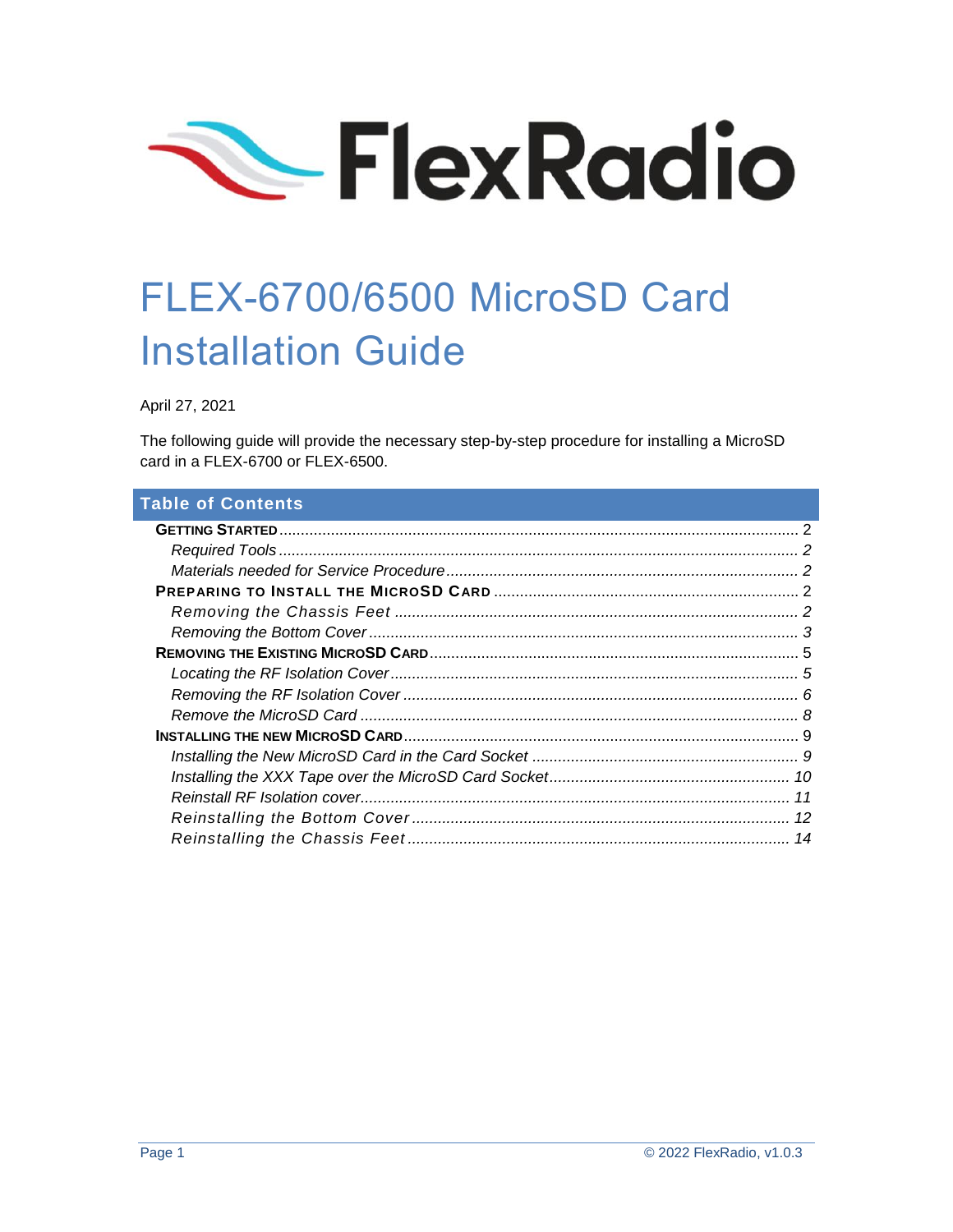## <span id="page-1-0"></span>**Getting Started**

## <span id="page-1-1"></span>Required Tools

- A number 2 (#2) Phillips Screwdriver
- A small flat blade screwdriver
- #8 TORX wrench

#### <span id="page-1-2"></span>Materials needed for Service Procedure

- One (1) SmartSDR MicroSD Card
- One (1) piece of Kapton tape (attached to the antistatic bag)

#### <span id="page-1-4"></span><span id="page-1-3"></span>**Preparing to Install the MicroSD Card**

#### Removing the Chassis Feet

Remove the four (4) feet from the chassis using a #2 Phillips screwdriver as shown in the image below. Retain the chassis feet and screws for re-installation later.

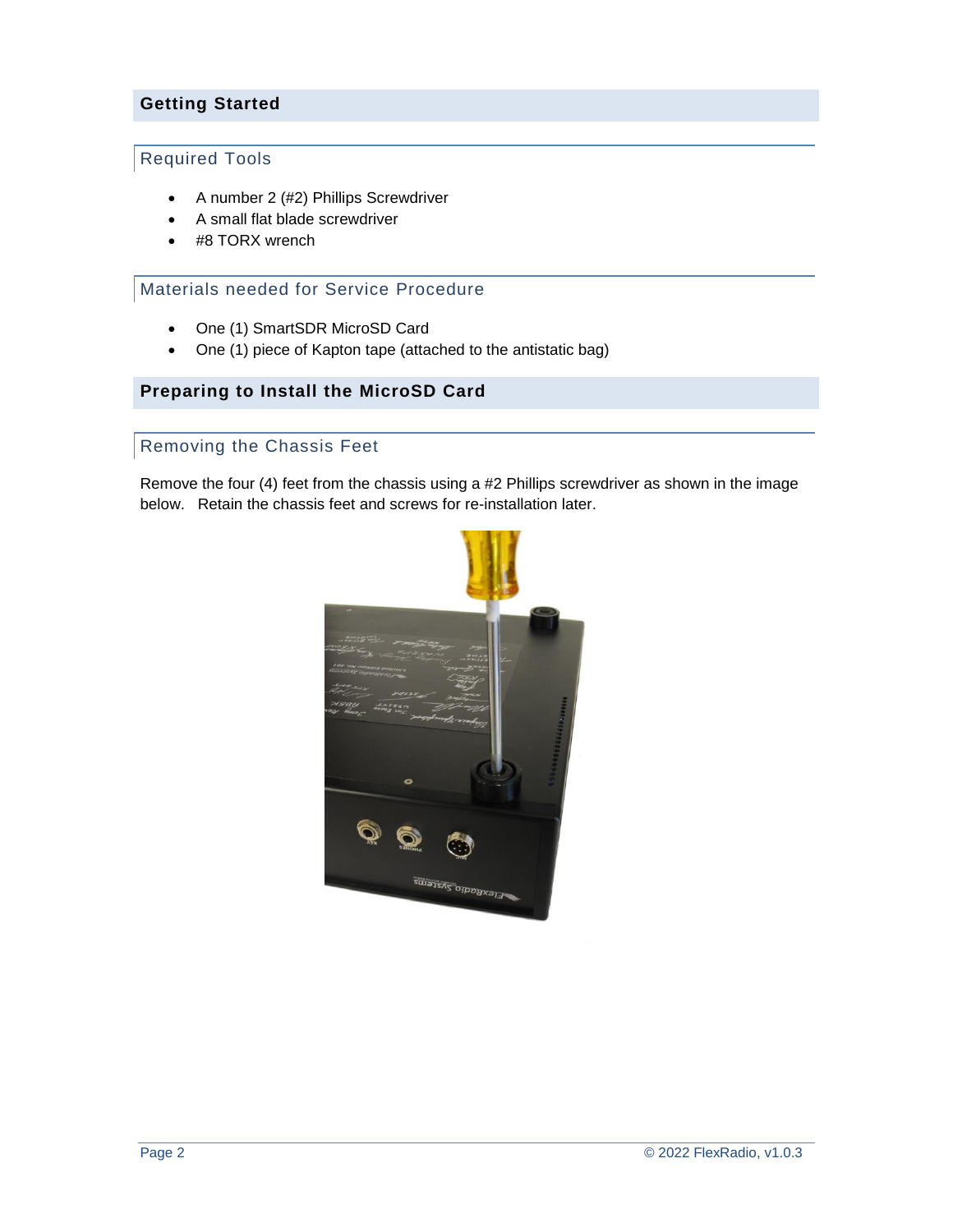The image below shows all four (4) chassis feet removed.



## <span id="page-2-0"></span>Removing the Bottom Cover

The bottom chassis cover for the FLEX-6000 must be removed before the MicroSD card can be installed.

Using a #8 TORX wrench remove the three (3) short **Bottom Cover Side screws** from the **left** side of the FLEX-6000.

Then remove the remaining three (3) short Bottom Cover Side screws from the **right** side of the FLEX-6000. Retain the Bottom Cover Side screws for re-installation. The image below shows the removal of the left side bottom Cover Side screws.

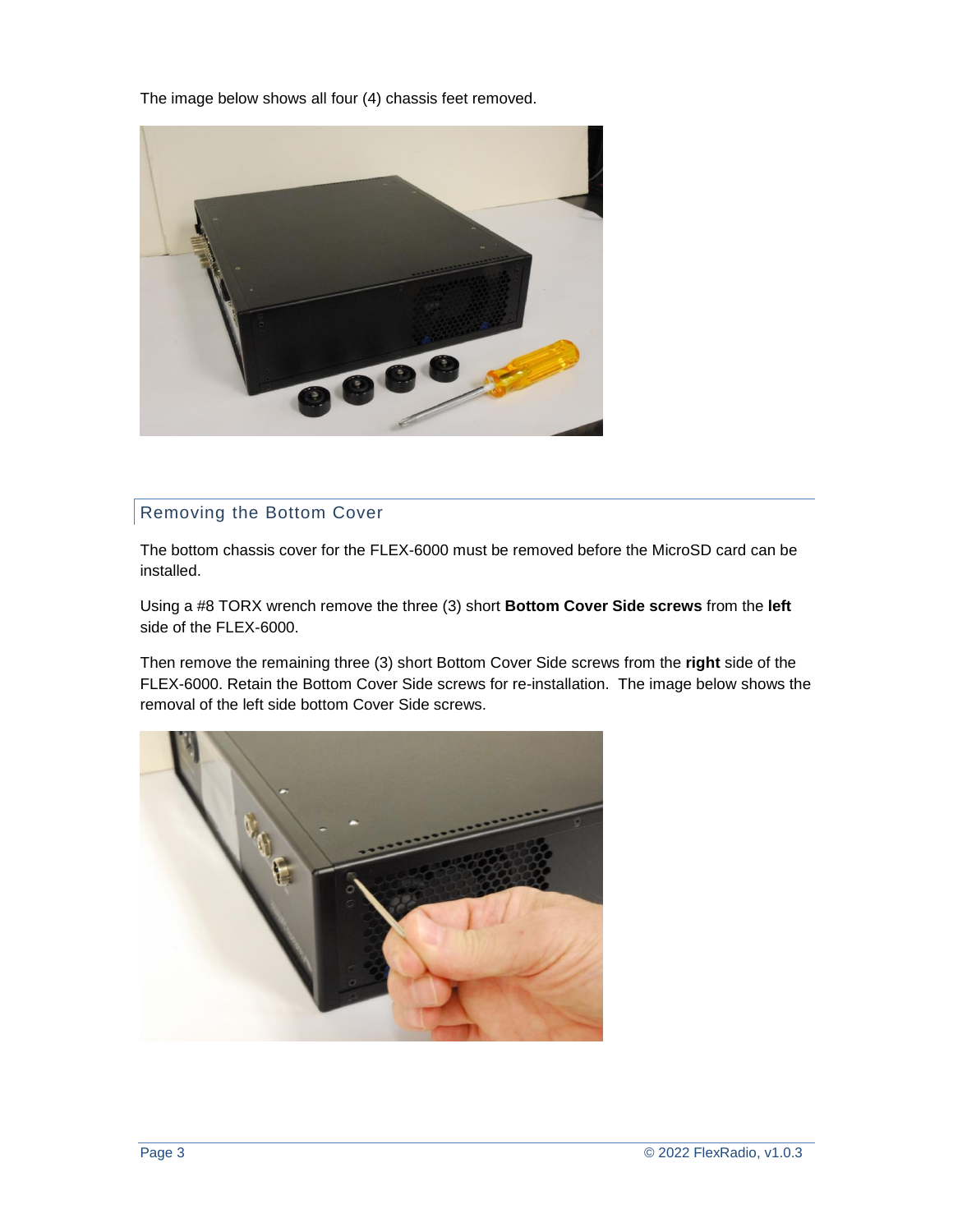After removing the bottom cover side screws remove the six (6) stainless steel (silver) **Bottom Cover screws** using a #8 TORX wrench. Retain the bottom Cover screws for re-installation. The image below shows the removal of the Bottom Cover screws.



Once the bottom cover retaining screws have been removed, gently pull the Bottom Cover upwards to remove it from the FLEX-6000. The image below shows the removal of the Bottom Cover.

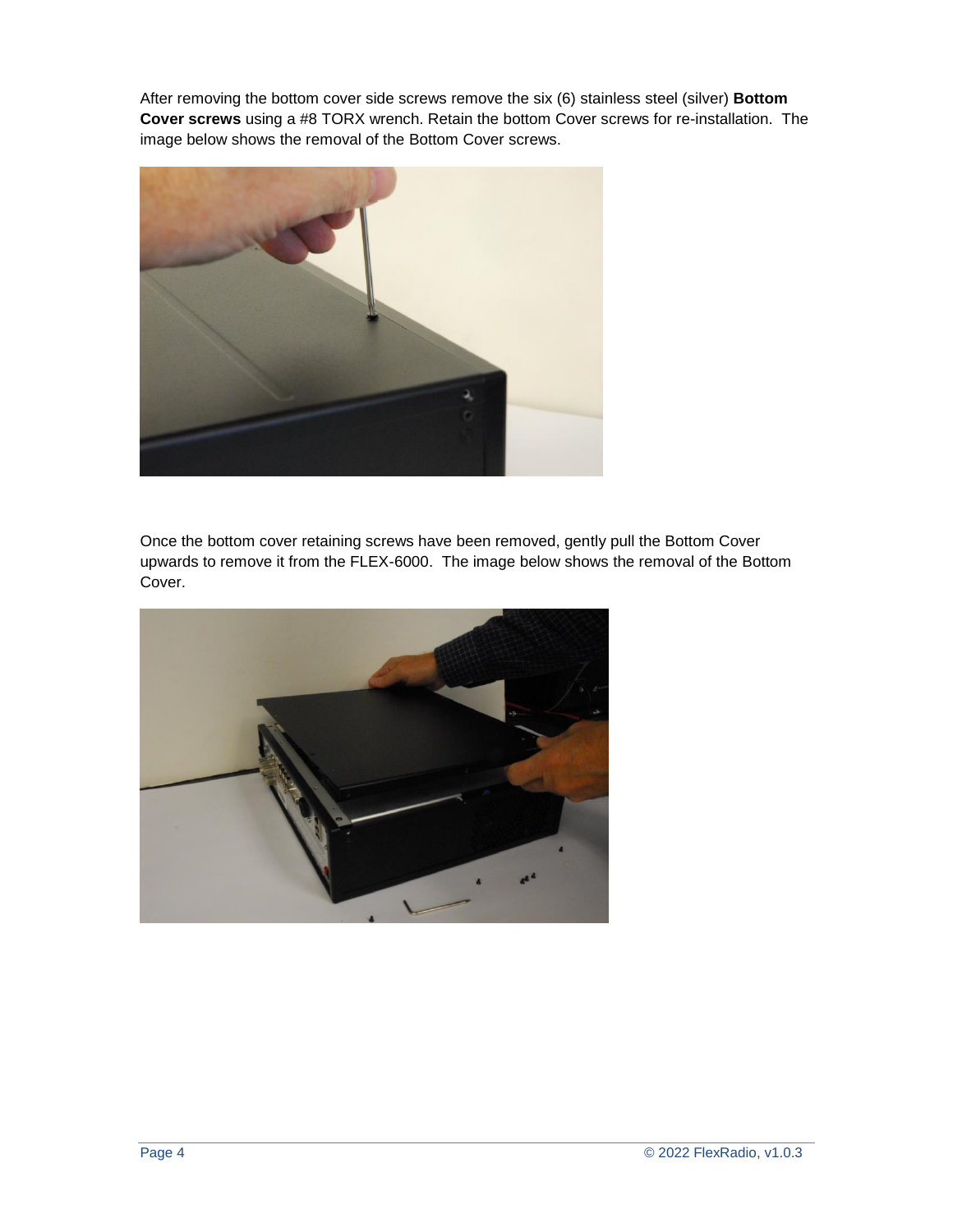## <span id="page-4-0"></span>**Removing the Existing MicroSD Card**

Once the bottom cover has been removed, the RF Isolation cover must be removed to access the MicroSD card slot.

#### <span id="page-4-1"></span>Locating the RF Isolation Cover

The RF Isolation cover is located at the bottom of the radio. It is a rectangular silver cover with perforated holes in it. There are red or gold warranty security seals installed to prevent the customer from opening the enclosure. See the picture below.

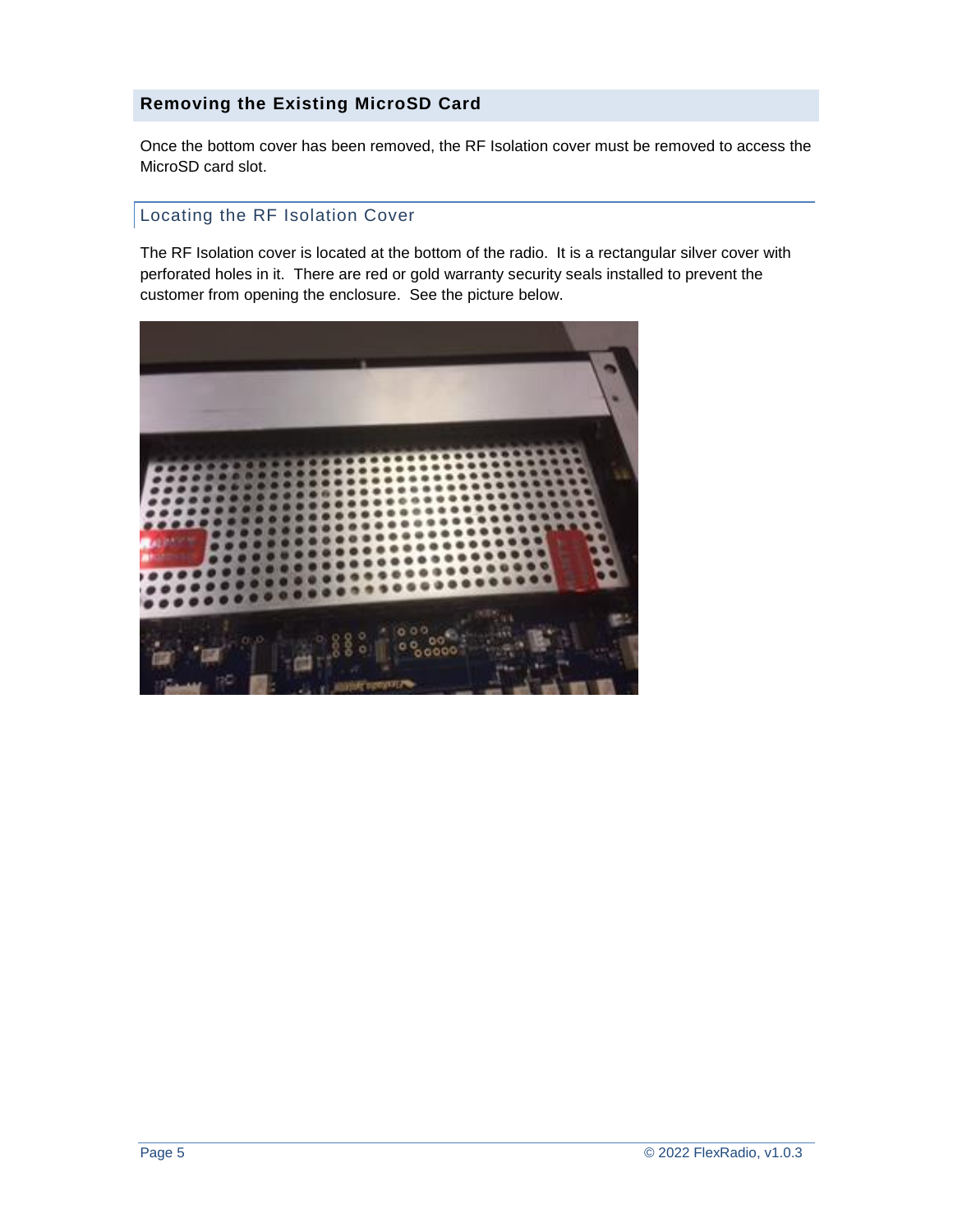## <span id="page-5-0"></span>Removing the RF Isolation Cover

Using a knife or flat blade screwdriver, cut or remove the security seals so the RF isolation cover can be removed. See the image below of the RF Isolation cover with the warranty security seals removed. Note some of the seal adhesives will remain on the RF Isolation cover.



**Take note of how the RF Isolation cover is seated in the shield housing's "teeth"(retaining tabs) for reassembly purposes.**

Using a flat blade screwdriver, gently pry up the RF Isolation cover. It is best to do this at several locations so that the cover does not twist and separate the retaining tabs. This is shown below in the next two images.

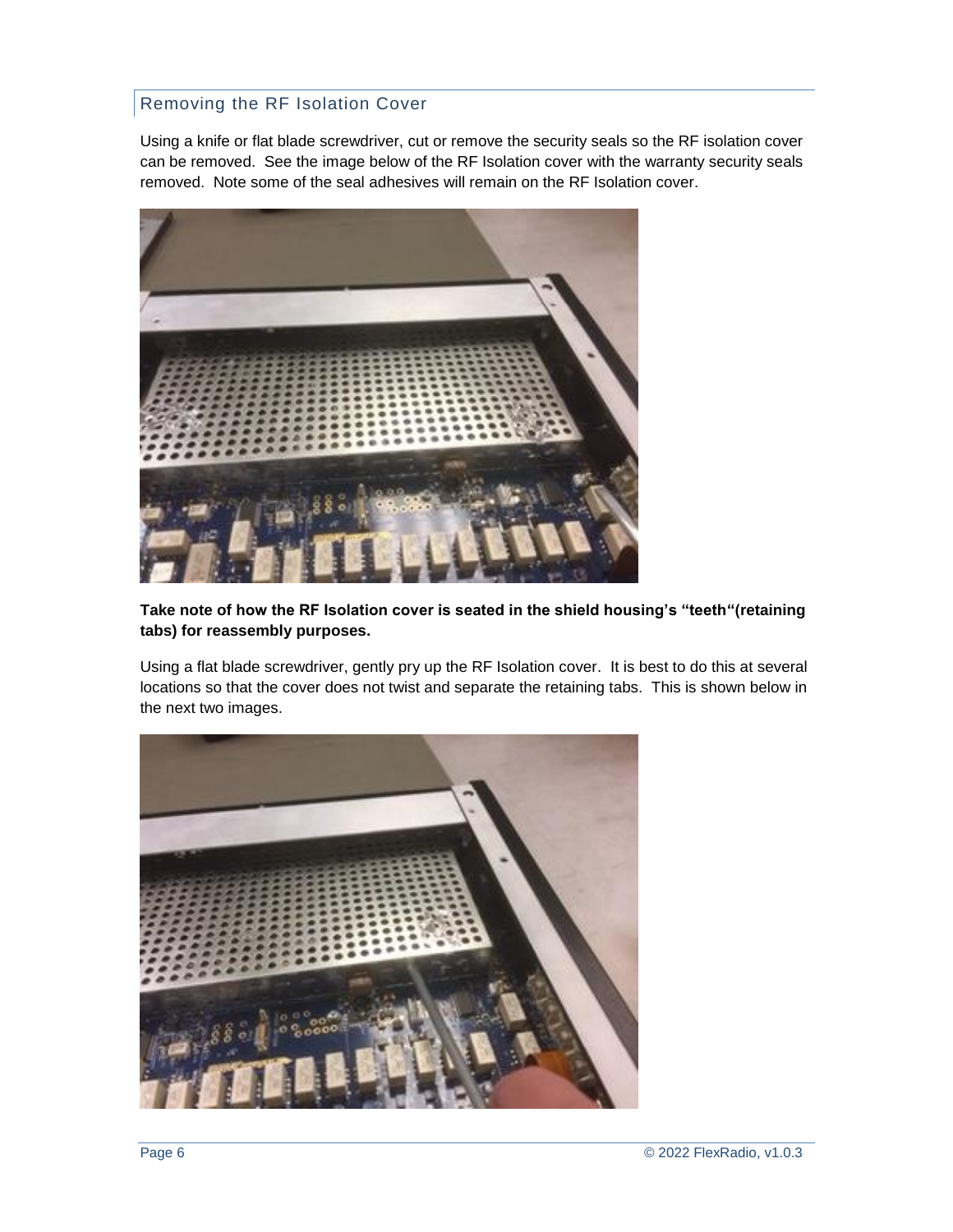

Lift and remove the cover.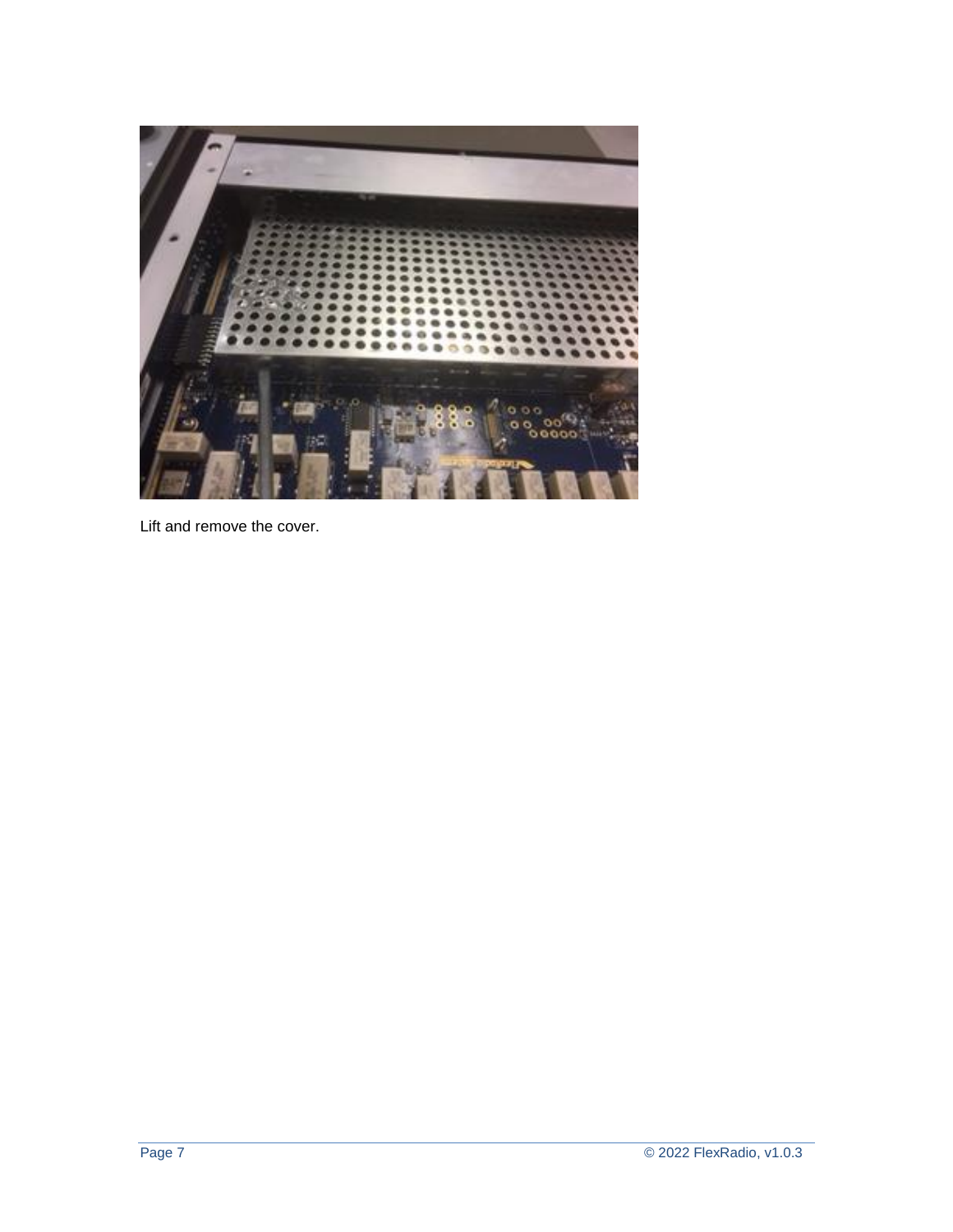## <span id="page-7-0"></span>Remove the MicroSD Card

The next step is to remove the MicroSD card from the FLEX-6000.

The MicroSD card is located adjacent to the FPGA processor/fan assembly. There may be a piece of Kapton tape covering the top of the card retaining clip. If so, carefully remove the Kapton tape.

Gently slide the silver MicroSD card retaining clip **away** from the FPGA processor/fan assembly so that it releases and lifts as shown below.



Using a non-metallic object to lift the end of the card nearest to the FPGA processor/fan assembly, the MicroSD card should easily lift out of the card socket so it can be removed.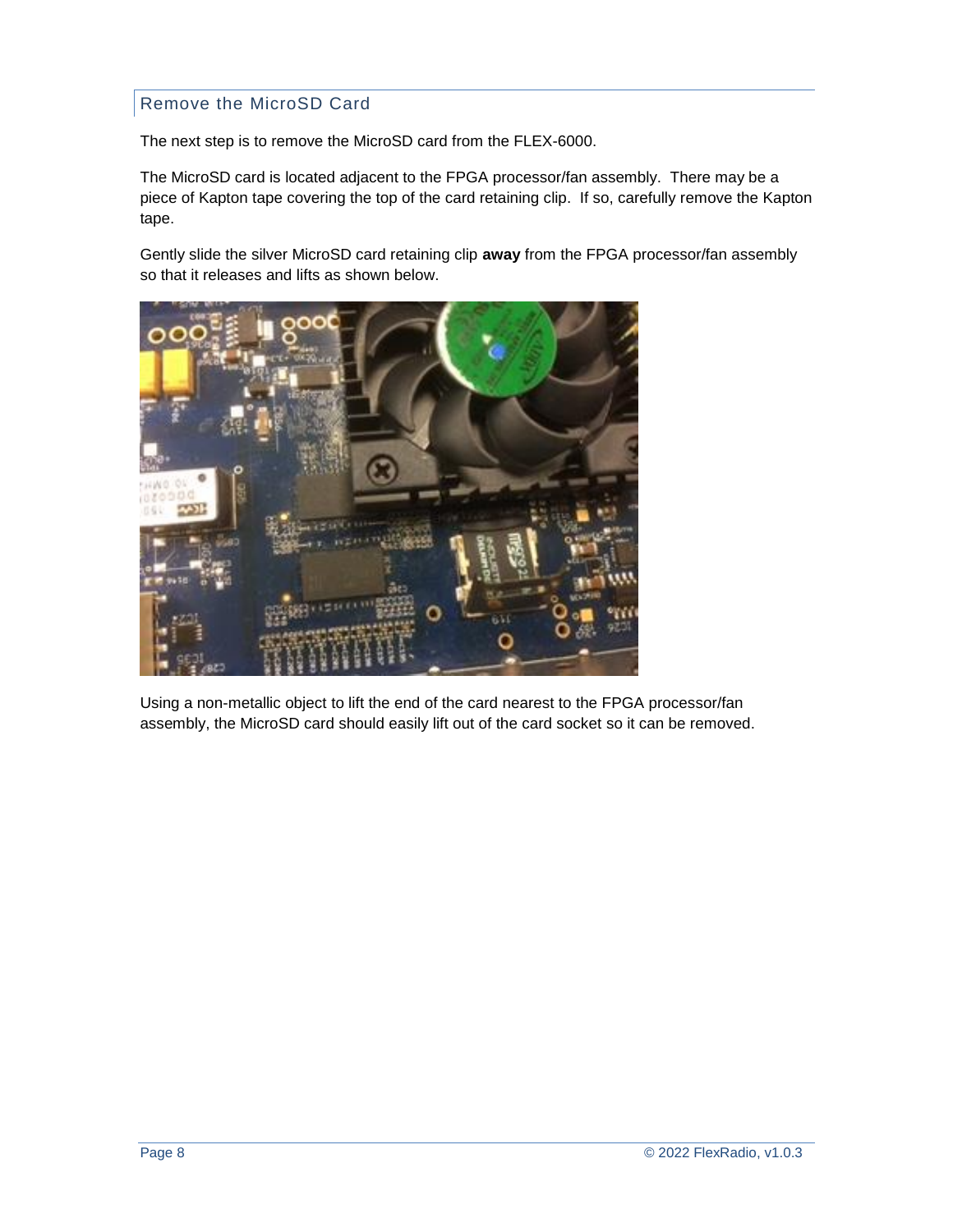#### <span id="page-8-0"></span>**Installing the new MicroSD Card**

Once the existing MicroSD card has been removed, install the new MicroSD card that has been formatted and has the SmartSDR firmware installed. Installing an unformatted MicroSD card without the SmartSDR firmware installed will result in the radio not booting.

## <span id="page-8-1"></span>Installing the New MicroSD Card in the Card Socket

Make sure the silver retaining clip is in the unlocked and upright position. Carefully place the new MicroSD card in the card socket. There is a plastic "key" on the right-hand side of the MicroSD card that aligns up with a key slot on the card socket. Make certain that the card is properly seated in the card socket as shown below.

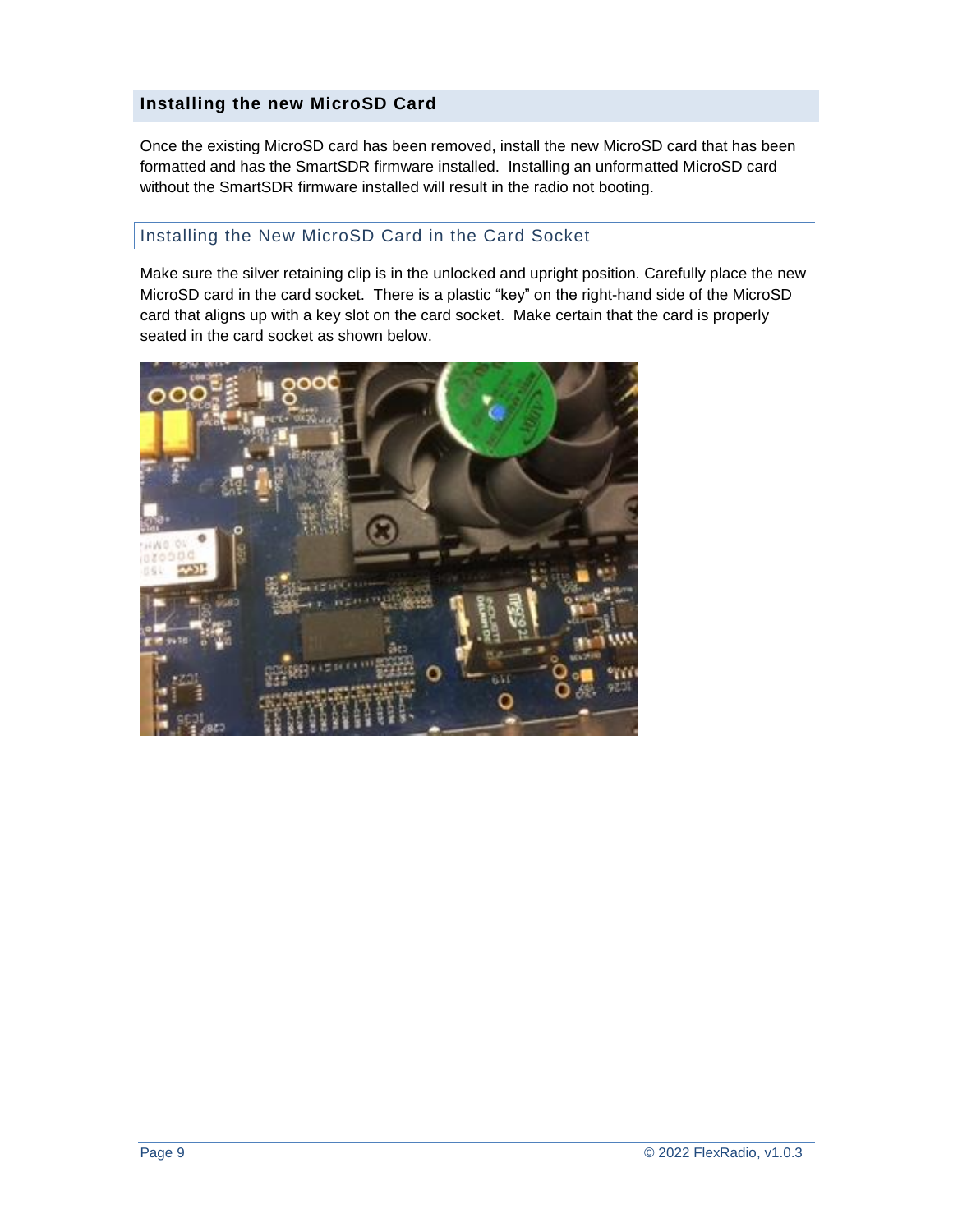Carefully fold down the silver retaining clip so that it is flat against the MicroSD card. Slide the silver retaining clip towards the FPGA processor/fan assembly making sure that the MicroSD card does not slip or move in the socket. This will lock the MicroSD card in the card socket as shown below. Failure to seat the card properly will result in the card not making proper contact with the card socket's electrical contacts causing the radio to fail to boot up.



# <span id="page-9-0"></span>Installing the Kapton Tape over the MicroSD Card Socket

To prevent the retaining clip from coming unlatched when the radio is shipped, place a strip of Kapton tape over the top of the MicroSD card socket as shown below.

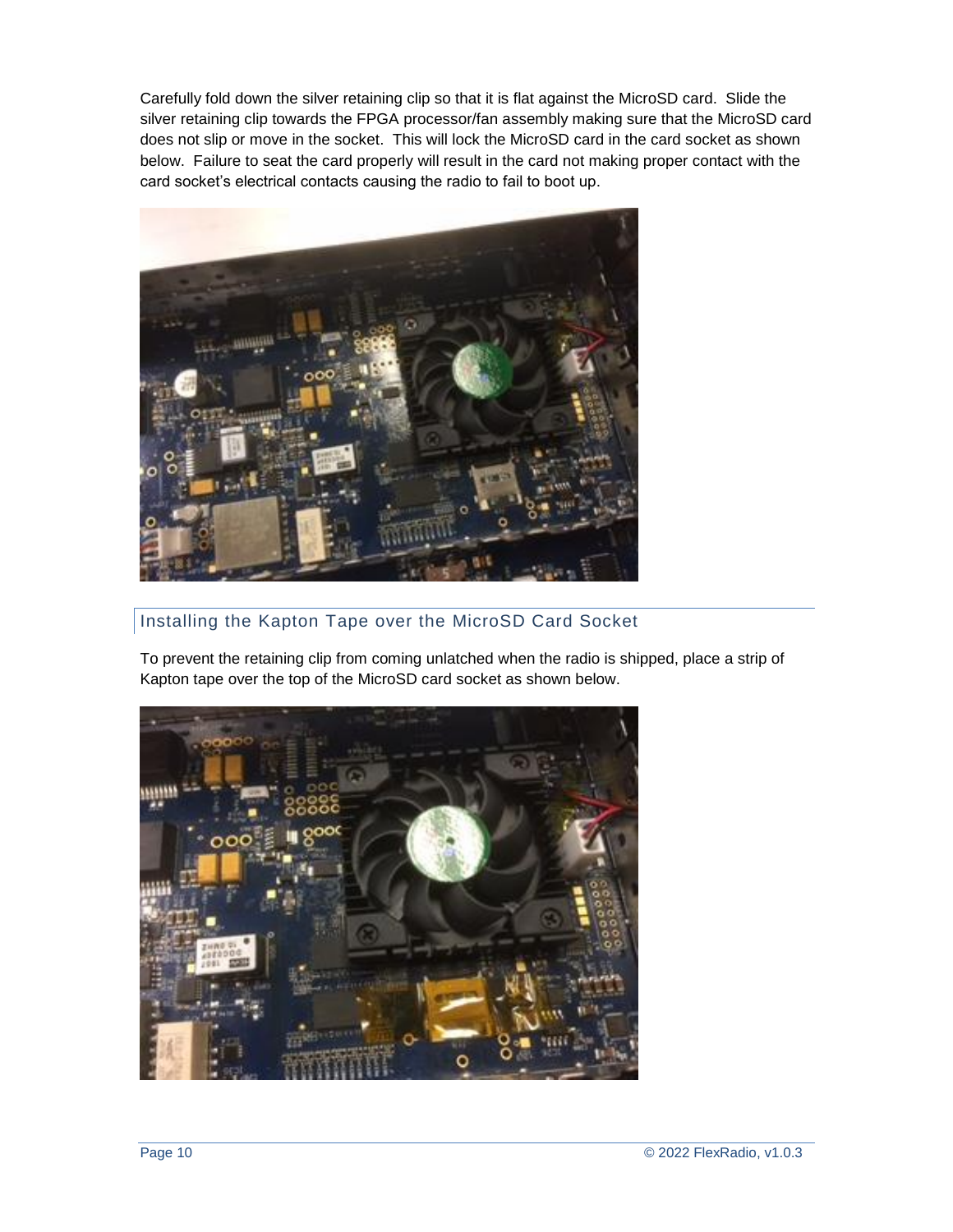#### <span id="page-10-0"></span>Reinstall RF Isolation cover

Note: Before reinstalling the RF Isolation cover, you may want to boot the radio to ensure that the new MicroSD card is installed properly. Be very careful when booting the radio with the chassis and RF Isolation covers removed. You can also clean the small CPU and FPGA cooling fans using compressed air. Please use a non-metallic object line a wooden toothpick to prevent the fans from turning while being cleaned. Over spinning the fans can damage the bearings.

Reinstall the RF Isolation cover. Make sure that the RF Isolation cover is inserted properly in the RF shield housing's retaining tabs. It is best to insert the cover on the side of the housing underneath the side of the chassis first and then gently press down on the side facing away from the chassis. Starting at one corner ensure that the cover is between the alternating rows of "teeth" is recommended to ensure the cover is aligned properly. Once installed it should like the image below.

**NOTE: If you experience difficulty getting the RF shield cover re-seated, especially the side nearest to the side of the radio, it may be easier to remove the side of the radio, install the RF shield cover and then replace the side of the radio.**

<span id="page-10-1"></span>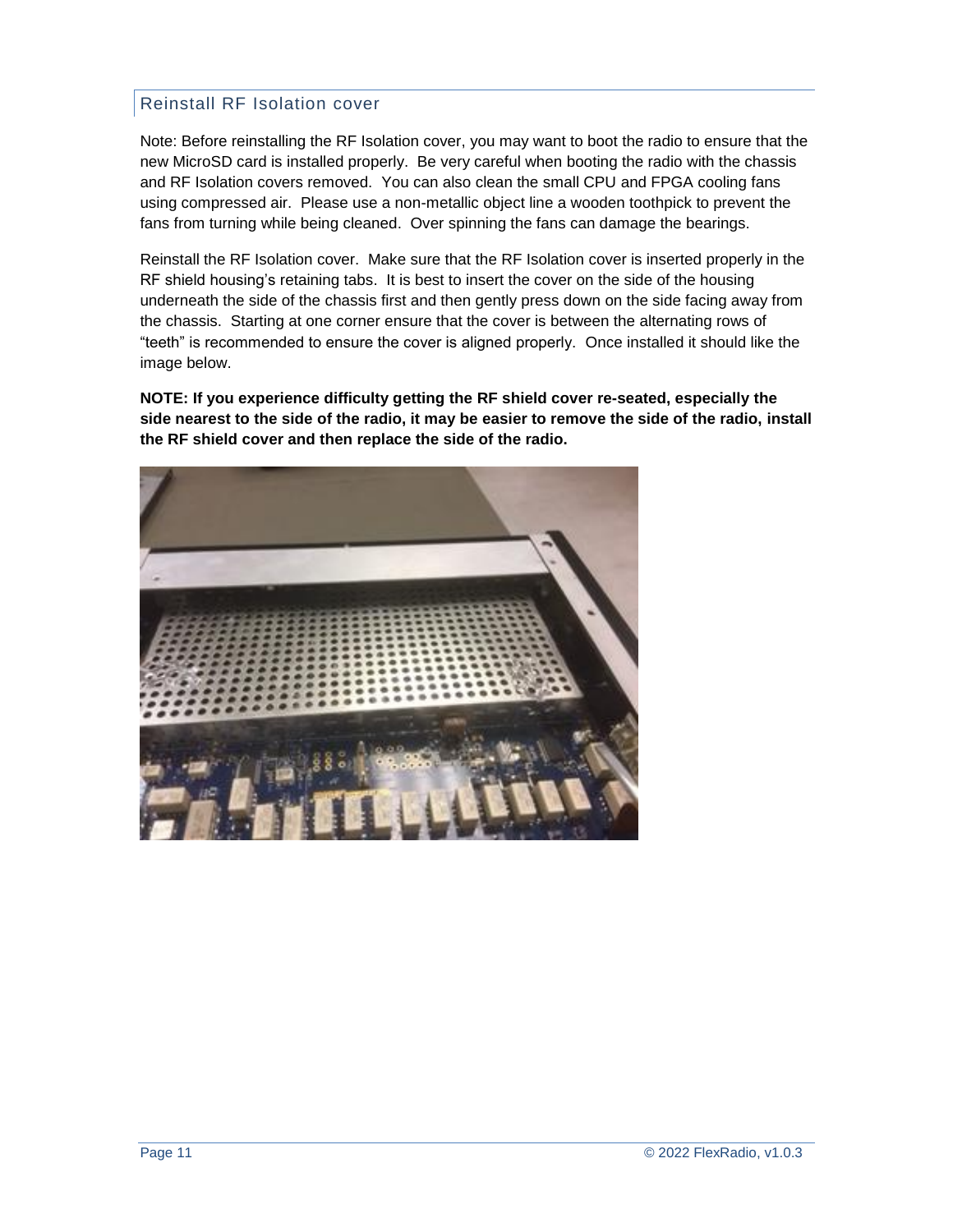## Reinstalling the Bottom Cover

Replace the bottom chassis cover on the FLEX-6000. Orient the cover so that the row of vent holes on the bottom cover are on top of the side fans towards the front of the FLEX-6000 as shown below.



After reinstalling the bottom cover install the six (6) stainless steel (silver) **Bottom Cover screws** using the long portion of the #8 TORX wrench. The image below shows the installation of the Bottom Cover screws.

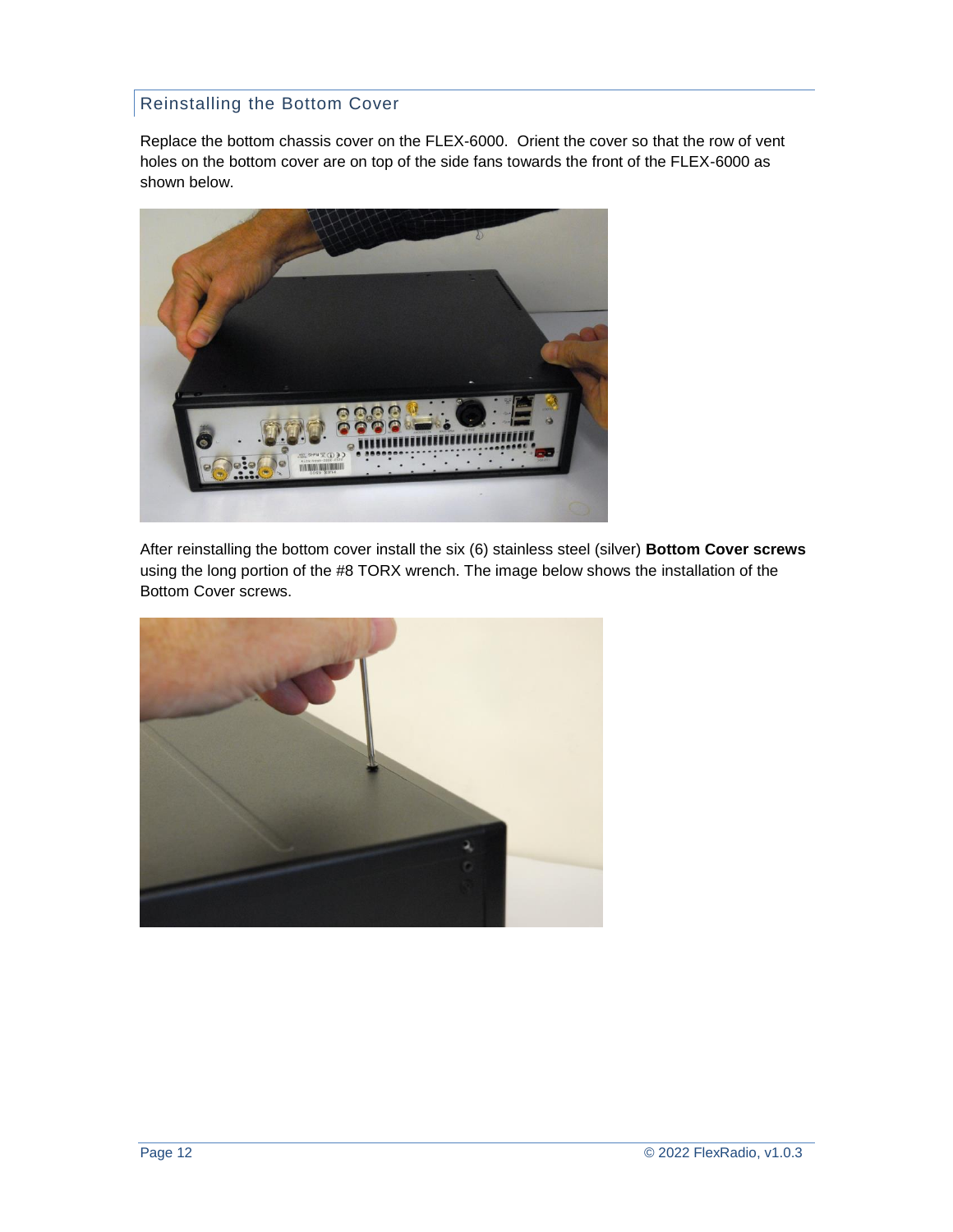Using the long portion of the #8 TORX wrench install the three (3) short **Bottom Cover Side screws** on the **left** side of the FLEX-6000. Then install the remaining three (3) short Bottom Cover Side screws on the **right** side of the FLEX-6000. The image below shows the installation of the left side bottom Cover Side screws.